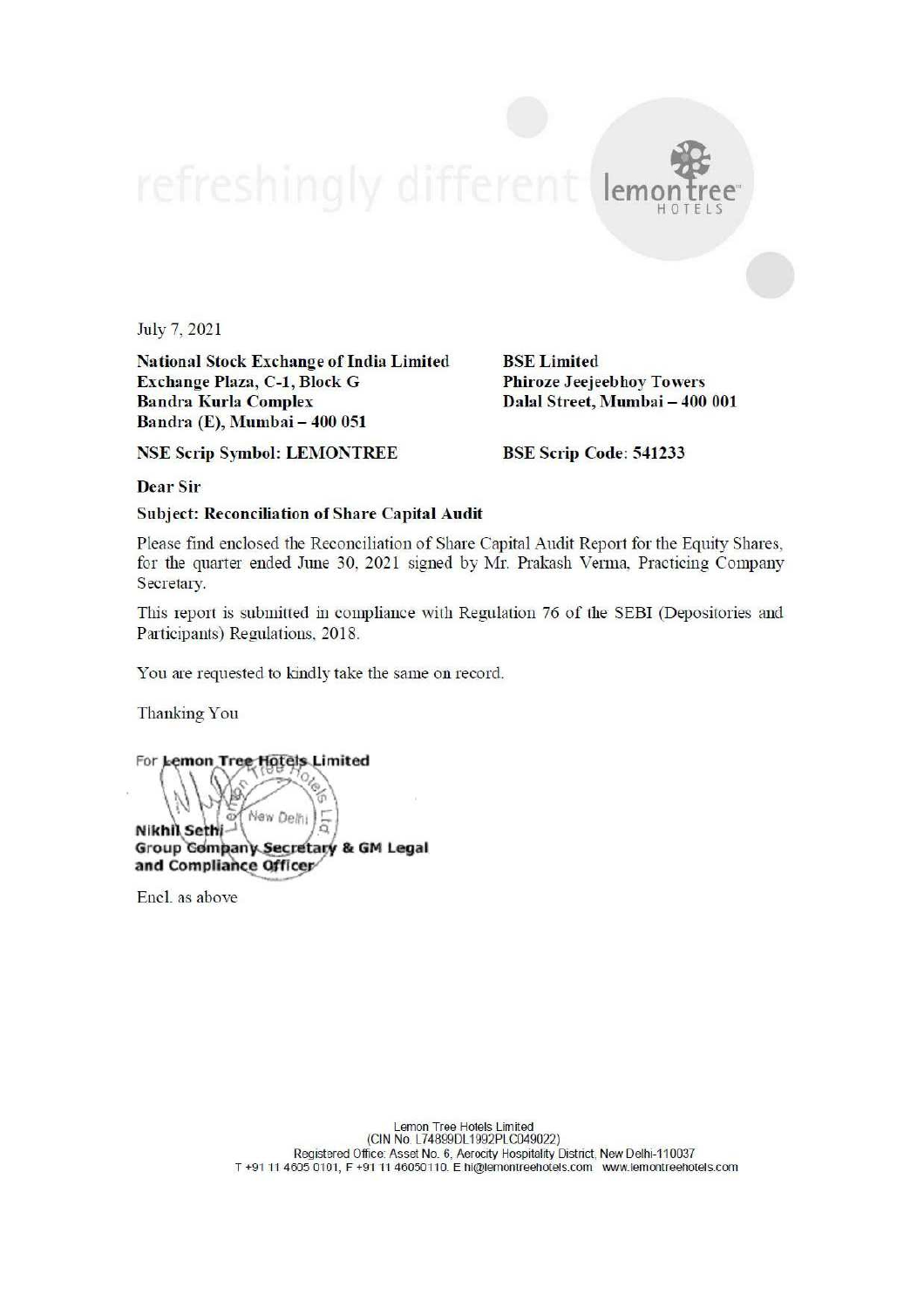

**PRAKASH VERMA & ASSOCIATES**

**(Company Secretaries in Practice)** Plot No.-14, Rajbagh Colony, Sahibabad, Ghaziabad, Uttar Pradesh – 201005, India (Near Rajbagh Metro Station & On Jain Mandir Road)

**Tel**: +91-9555-311151 **Off:**  $+91-9990-709170$ **Mob**: +91-9990-379137 **Email**: info@TGLadvisors.com office@TGLadvisors.com **Unique Code**: S2013DE203700

To,

**Lemon Tree Hotels Limited**,

Asset No. 6, Aerocity Hospitality District, New Delhi – 110037, India

Dear Sir/Madam,

We have examined the Register of Members and other records/documents relating to **M/s. Lemon Tree Hotels Limited** ("**Company**"), as maintained by **KFin Technologies Private Limited**  ("**KFin**"), the Registrar & Transfer Agent of the Company ("**RTA**"), for issuing this certificate in accordance with Regulation 76 of SEBI (Depositories and Participants) Regulations, 2018.

In our opinion and to the best of our knowledge and according to the information and explanations given to us and documents as shown by the electronic records, examined by us, we certify the following:

**1.** The aggregate number of Equity Shares of the Company held in Central Depositories Services (India) Limited (CDSL), National Securities Depository Limited (NSDL) and in physical form tally with the total number of issued/paid-up equity shares capital as on 30<sup>th</sup> June, 2021, as per details in **"Annexure-A"**.

> **For and on behalf of M/s. Prakash Verma & Associates (Company Secretaries in Practice) ICSI Unique Code – S2013DE203700 Peer Review Certificate No. – 882/2020**



 **CS Prakash Verma Place:** Ghaziabad **FCS No. -** 9553 **Date:**  $07/07/2021$  **COP No. -** 11671 **UDIN. -** F009553C000591453

# **Attachments:**

**1. Annexure-A** (Reconciliation of Share Capital Audit Report).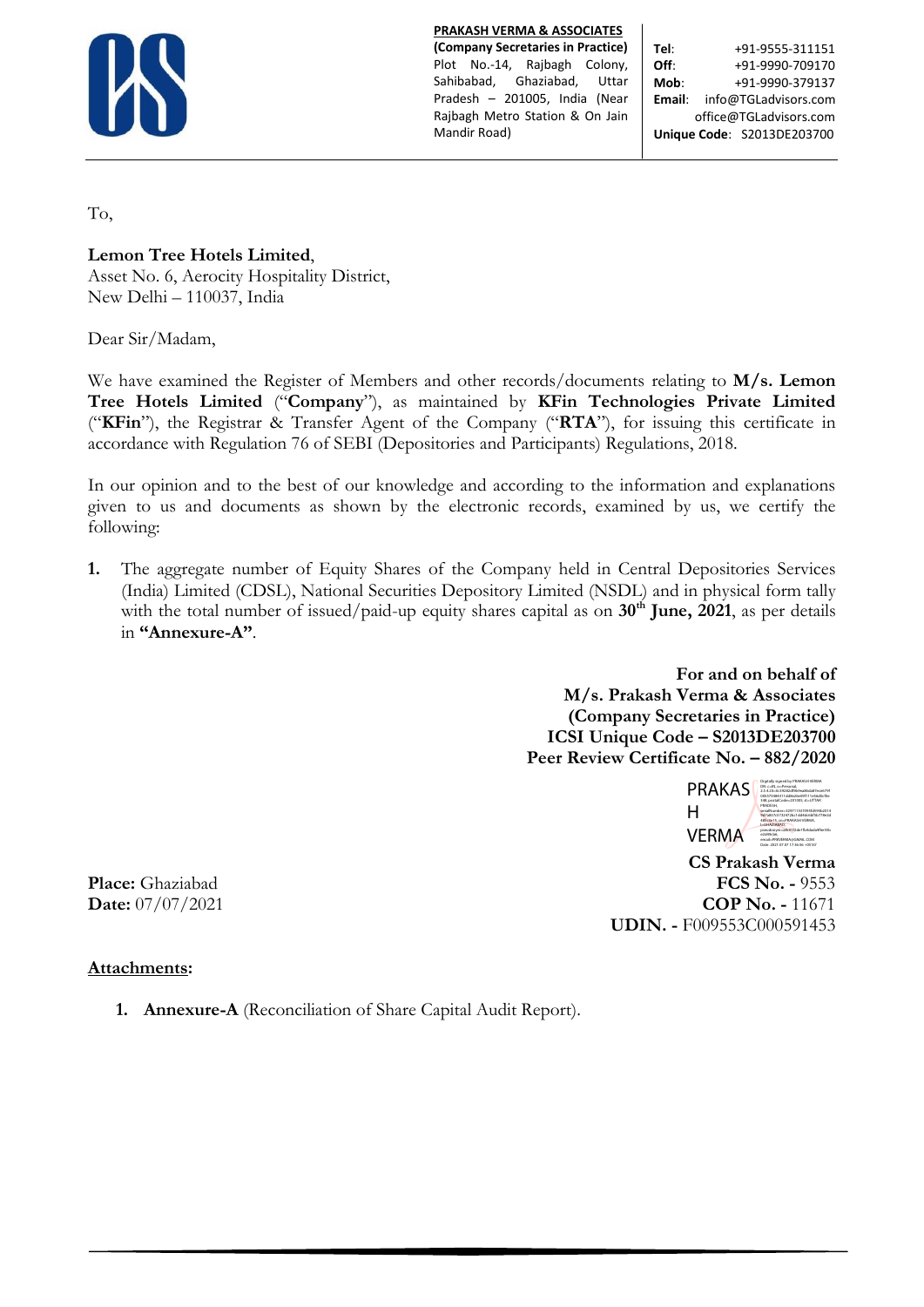**Annexure - A**

## **FORMAT FOR RECONCILIATION OF SHARE CAPITAL AUDIT REPORT**

Regulation 76 of SEBI (Depositories and Participants) Regulations, 2018

**For Quarter Ended** 30-Jun-21 **ISIN :** INE970X01018 **Face Value :** Rs. 10 per Share **Name of the Company** Lemon Tree Hotels Limited **Registered Office Address Asset No. 6, Aerocity Hospitality District, IGI Airport, New Delhi -110037 Correspondence Address** Asset No. 6, Aerocity Hospitality District, IGI Airport, New Delhi -110037 **Telephone & Fax Nos.** 011-46050101 & 011-46050110 **Email address** [sectdeptt@lemontreehotels.com](mailto:sectdeptt@lemontreehotels.com)

9 **Names of the Stock Exchanges where the company's securities are listed :** BSE Limited

**1**

|           | National Stock Exchange of India Limited<br>2                                    |                         |                                       |
|-----------|----------------------------------------------------------------------------------|-------------------------|---------------------------------------|
|           |                                                                                  | <b>Number</b><br>shares | $of \%$<br>Total<br>of<br>Issued Cap. |
| 10        | <b>Issued Capital</b>                                                            | 792246464               | 100%                                  |
| 11        | <b>Listed Capital (Exchange-wise)</b>                                            |                         |                                       |
|           | <b>BSE</b> Limited                                                               | 792246464               | 100%                                  |
|           | National Stock Exchange of India Limited                                         | 792246464               | 100%                                  |
| 12.<br>13 | Held in dematerialised form in CDSL<br>Held in dematerialised form in NSDL       | 59905230<br>711803674   | 7.5614<br>89.8462                     |
| 14        | <b>Physical</b>                                                                  | 20537560                | 2.5923                                |
| 15        | Total No.of shares $(12+13+14)$                                                  | 792246464               | 100                                   |
| 16        | Reasons for difference if any, between $(10\&11)$ ,<br>$(10\&15)$ , $(11\&15)$ : | <b>NA</b>               |                                       |

17 **Certifying the details of changes in share capital during the quarter under consideration as per Table below :**

| No. | Sr. Particulars*** No.of shares |    | <b>Applied / Not</b><br><b>Applied for listing</b> | Listed on Stock Whether<br><b>Exchanges</b><br>(Specify Names) CDSL        | intimated to | <b>Whether intimated</b><br>to NSDL | In-prin. appr.<br>pending for<br><b>SE</b> (Specify<br>Names) |
|-----|---------------------------------|----|----------------------------------------------------|----------------------------------------------------------------------------|--------------|-------------------------------------|---------------------------------------------------------------|
|     | <b>Increase</b>                 |    |                                                    |                                                                            |              |                                     |                                                               |
|     | <b>NA</b>                       | NA | NA.                                                | NA                                                                         | <b>NA</b>    | <b>NA</b>                           | <b>NA</b>                                                     |
| No. | Sr. Particulars*** No.of shares |    | <b>Applied / Not</b><br><b>Applied for listing</b> | <b>Listed on Stock Whether</b><br><b>Exchanges</b><br>(Specify Names) CDSL | intimated to | <b>Whether intimated</b><br>to NSDL | In-prin. appr.<br>pending for<br><b>SE</b> (Specify<br>Names) |
|     | <b>Decrease</b>                 |    |                                                    |                                                                            |              |                                     |                                                               |
|     | NΑ                              | NA | <b>NA</b>                                          | NA                                                                         | <b>NA</b>    | <b>NA</b>                           | NA                                                            |

*\*\*\* Rights, Bonus, Preferential Issue, ESOPs, Amalgamation, Conversion, Buyback, Capital Reduction Forfeiture, Any other (to specify).*